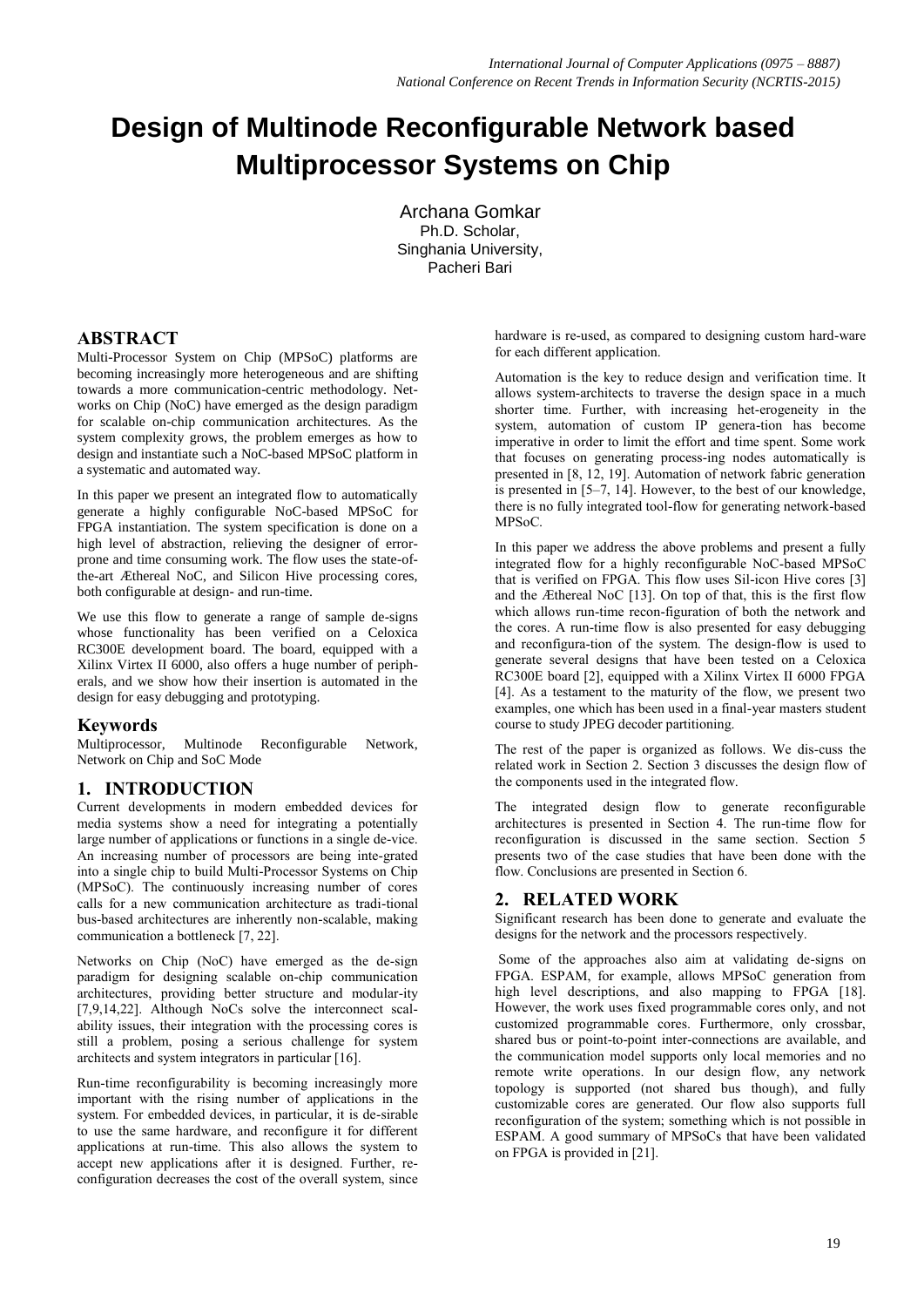A design flow and methodology for generating applicationspecific NoCs is presented in [6]. This flow al-lows automated generation of a NoC,comparable to hand-tuned solution , in just a few hours. A framework for NoC emulation on FPGA has been presented in [11]. This al-lows one to explore, evaluate, and compare a wide range of NoC solutions. Two models for designing and implementing NoC are proposed in [5], one written in VHDL for synthesis, and another in SystemC for cycle-accurate simulation. HERMES has also been implemented on the FPGA and uses R8 processors to validate the interconnection net-work [17]. Relevant NoC research on FPGA has been summarized in [11, 21]. However, none of the works address generation of processing cores together with the network for the entire SoC.

On the other end of the spectrum, we have processor-centric design approaches [12, 19]. The design methodologies proposed in [12, 19] rely on automatic processor generation,<br>complete with efficient hardware designs and complete with efficient hardware designs and comprehensive software tools. Similarly, Socrates [8] aims at reducing time-to-market and verification time. Aforementioned methodologies focus on processor generation only, while in our methodology, the entire NoCbased MPSoC can be customized and generated in a single flow

## **3. ARCHITECTURE COMPONENTS 3.1 Processing Cores**

In our design flow, we use Silicon Hive [3] processing cores. Silicon Hive has an entire tool chain for rapid de-sign of custom cores, varying from RISC to VLIW processors. This is accompanied by a library of function units for designers to choose from and retargetable softwaredevelopment tools. One of the main strengths of Sili-con Hive cores lies in the ease with which the cores are generated with design-time configurability with a high-level description in minutes. The cores are generated from a flexible architecture template that can vary the number of process-ing units, function units, register files, interconnects, a nd local memories. New instructions, function-units and registers are added with ease as well.

Figure 1 shows a flowchart of the Silicon Hive design flow.



**Figure 1. Silicon Hive design flow**

It starts with a TIM (The Incredible Machine) description file where one specifies all information relevant for the generation, programming, and simulation of a processor. This encompasses e.g. register file sizes and widths , interconnect, issue slots, operation sets, custom operations, memory and I/O subsystem of the processor. Thus, using the TIM language the entire processor is described in relatively few code lines. TIM also drives the development-tool generator that creates a matching assembler, linker, C compiler, instruction-set simulator, and cycle-accurate simulator. These generated tools are shown in gray in the figure.

Once a processor model is created, it is tested with representative programs from the application domain. It provides important feedback to the designer, such as the scheduling of instructions to processor resources (i.e. register files , is-sue slots, interconnect), which reflects resource utilization. A complete synthesizable RTL hardware description of the processors is also generated. Prewritten blocks of VHDL or Verilog (stored in the component library depicted in the flow) are invoked from the TIM description and the processor is generated.

## **3.2 Network on Chip**

Æthereal offers a flexible design flow to dimension and generate application-specific NoC instances and configurations [14]. Figure 2 shows the design flow with all input files at the top. The tools that comprise the flow are shown by boxes and their respective functionality is explained fur-ther below. The Æthereal design flow addresses two key problems in NoC-based SoC design: the need for tools to quickly and efficiently generate application-specific NoCs , and the requirement for their performance validation of the application's communication requirements (communication.xml).



**Figure 2. Æthereal design flow**

The NoC hardware is run-time (re)programmable to support different task graphs. There-fore, an application consists of a number of task graphs, or use cases with a number of tasks communicating using the NoC. Figure 3 shows an example specification. A use case is specified as a list of connections. A connection spec-ifies a communication between a master port and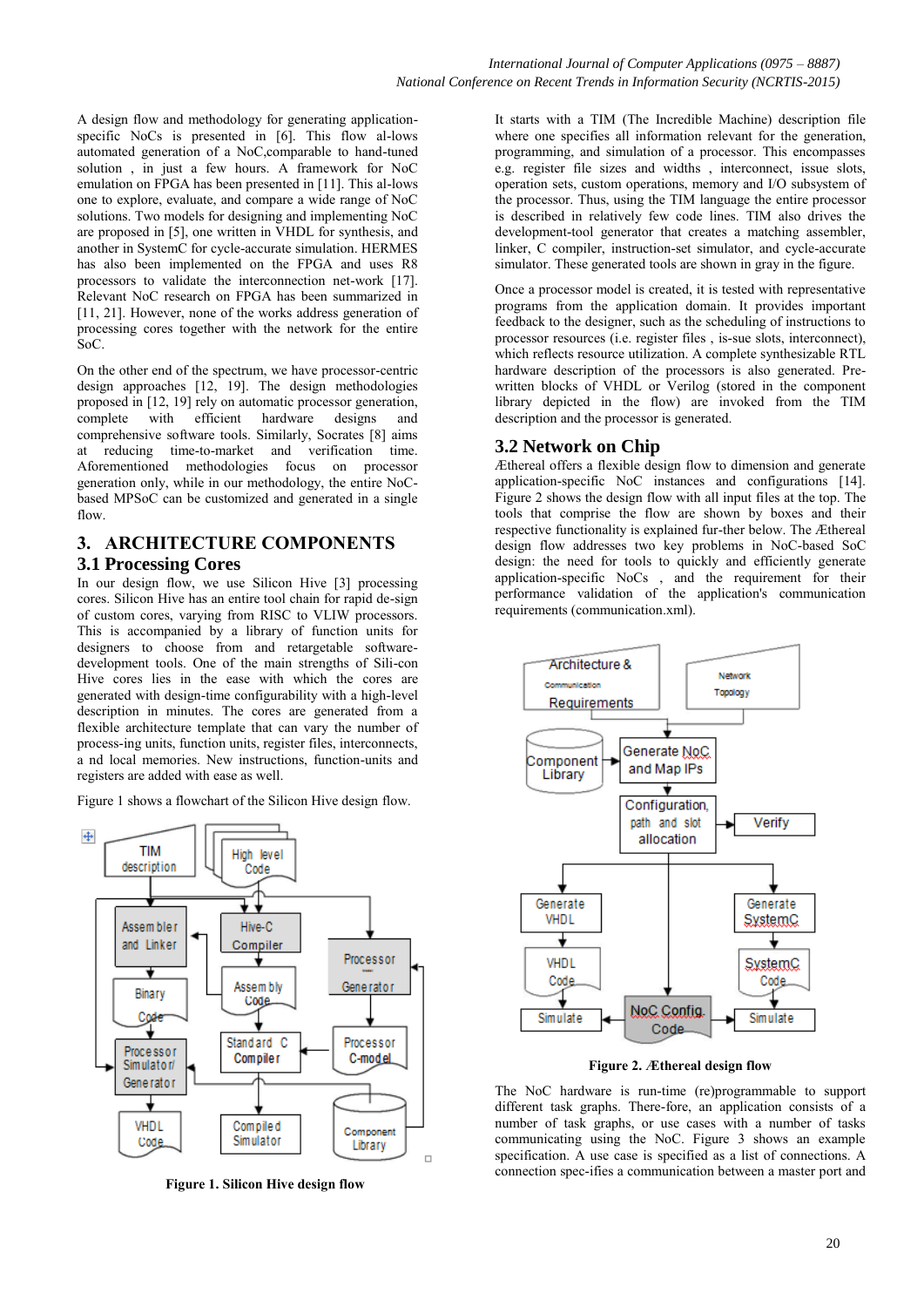a slave port, the required (minimum) bandwidth, the (maximum) allowed latency, and burst size for read and/or write data, and the traffic class being best-effort (BE) or guaranteed throughput (GT).

<communication>

<usecase id="host/cores/framebuffer"> <connection id="0" type="rw" qos="GT"> <ip id="core1" port="pi" type="Initiator" /> <ip id="memory" port="pt" type="Target" /> <read bw="16" burstsize="8" latency="1000" /> <write bw="8" burstsize="8" latency="1000" />

</connection>

#### **Figure 3. Communication specification example (excerpt)**

The second input file is the specification of the architec-ture around the NoC. The architecture.xml file, an example of which is shown in Figure 4, contains a list of all IPs connected to the NoC and the IP ports. Each port has a number of attributes, such as protocol (AXI, various DTL (Device Transaction Level) [10] profiles), used to generate the righ t protocol-conversion shells for network interfaces (NI) [20].

The user also provides the topology to be used e.g. a mesh or a ring. The outcome is a design-time hardware description, topology.xml, containing the number of routers, NIs, and their interconnections. The architecture entities are mapped to the topology using the UMARS [15] tool which also generates the configuration to program the network. The configuration is generated as XML for simulation and in C for embedded processors that program the NoC using memory-mapped IO.

<architecture id="FPGA">

 $\langle$ ip>

 $\langle$ ip id="core1" type="BasicMI"> <port id="pt" type="Target"> <portparam protocol="DTL\_MMBD" width="32bit"  $\ge$  </port> <port id="pi" type="Initiator"> <portparam protocol="DTL\_MMBD" width="32bit" blocksize="32" /> </port>

#### **Figure 4. Architecture specification example (excerpt)**

For the network itself, many parameters are specified which can be either customized by hand or left to the tool. Parameters are specified for the NoC (flit duration, number of slots in TDMA table), for each router (arity, best-effort buffer size), and for each NI instance (number of NI ports, connections per port, buffer sizes per connection). To reduce NoC cost, all routers and NIs are dimensioned precisely for the application(s), giving many different router and NI instances per NoC.

Once the entire NoC specification is ready, a SystemC model and a synthesizable RTL VHDL description of the NoC is produced, together with area and power estimates of the NoC [20]. It is also possible to analytically compute results for verification that guaranteed traffic meets the pr eviously specified requirements.

#### **4. SYSTEM-ARCHITECTURE AND FLOW**



**Figure 5. Architecture of the reconfigurable system**

This section presents the system architecture and the corresponding design flow. An example architecture is shown in Figure 5. The system level hardware description speci-fies the top-level for the gray boxes shown in the figure i.e. the network and the processing cores used in the design. The figure also shows how the host communicates with the development board. The host is connected to the develop-ment board via the USB port, while the protocol used at the system level is DTL. A small library module translates the USB read/write commands to the corresponding DTL in-structions. Further, a demultiplexer is used to split between data and configuration ports of the network. This allows the host to act as a DTL master, and to send DTL transactions to configure the NoC and the cores.

Similar library modules allow interfacing with on-board peripherals by converting the DTL commands to peripheral specific API. The flow currently supports SRAM, video I/O, audio I/O, ethernet, and smart media card.

|  |  | Table 1. Example of configurable properties |  |
|--|--|---------------------------------------------|--|
|--|--|---------------------------------------------|--|

|              | <b>Design-time Configurable</b>             |  |  |  |
|--------------|---------------------------------------------|--|--|--|
| Per core     | Memory Size - Program and Data              |  |  |  |
|              | # and type of interfaces e.g. $2\times DTL$ |  |  |  |
|              | # of issue slots (ILP degree)               |  |  |  |
|              | Custom operations                           |  |  |  |
|              | Register file size and width                |  |  |  |
| Network      | Topology                                    |  |  |  |
|              | Max buffer sizes for all use cases          |  |  |  |
|              | Max # connections per port                  |  |  |  |
|              | Size of slot table                          |  |  |  |
| System-level | Cores used and connection to NoC            |  |  |  |
|              | Peripherals used e.g. video, ethernet       |  |  |  |
|              | Communication Protocol (e.g. MMIO)          |  |  |  |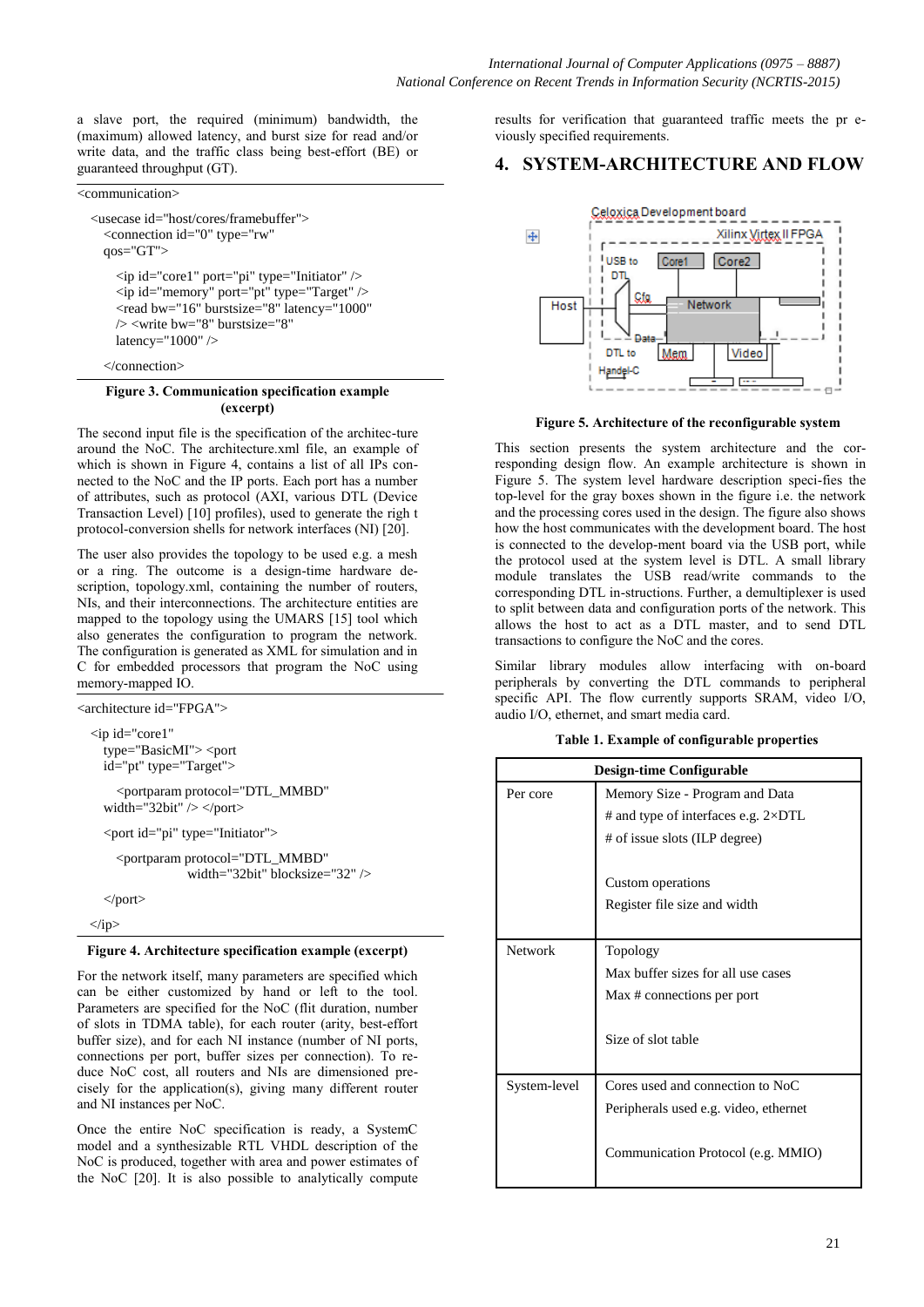| <b>Run-time Reconfigurable</b> |                                        |  |  |  |
|--------------------------------|----------------------------------------|--|--|--|
| Per core                       | Memory Contents - Program and Data     |  |  |  |
|                                | Mode of operation e.g. breakpoint      |  |  |  |
|                                | Base addresses                         |  |  |  |
|                                |                                        |  |  |  |
| Network                        | Configuration of available connections |  |  |  |
|                                | Type and bandwidth of each connection  |  |  |  |
|                                | Address map for narrowcast interfaces  |  |  |  |
|                                |                                        |  |  |  |
| System-level                   | Address map of the system              |  |  |  |

These modules are written in Handel-C since a Celoxica board has been used, and this language provides API for using on-board peripherals. Handel-C *channels* (implemented as FIFOs) are used to implement clockbridging to those peripherals that are not in the NoC clock domain. This support is also automated in the flow.

Table 1 shows some of the properties that are config-urable at design-time and run-time. We have full freedom to generate and use cores ranging from a RISC core to a VLIW core in the same network allowing easy generation of heterogeneous systems. The flow also allows for full freedom at the network level.

### **4.1 Communication Model**

Silicon Hive cores use a memory-mapped architecture. Addresses outside the memory range of the core are sent to the external interface unit. Programmers can also explic-itly choose to send the data via a particular interface of the core. At the network level, multiple connections can be set up through each interface. Resolution of these connections is done via masking, where a programmable number of bits are used to select which connection to be taken. The system supports three kinds of memory transfers: MMIO (for single word transfers), MMBD (for burst transfers), and PPSD (for streaming data). Every core has its own 32-bit memory map, which need not be aligned with other cores. A physical memory location may be readable by different cores with different addresses.



**Figure 6. Integrated flow for system development (design-time)**

## **4.2 Design Flow**

Figure 6 shows the integrated design flow. A system level description file (see Figure 9) is used to: 1) gener-ate the VHDL at system level, and 2) instantiate the Sili-con Hive cores used in the design and the interconnection fabric. The implementation agnostic system level VHDL "glues" the top-level description of the network and the cores. Description of the latter two components is provided separately as described in Section 3.1 and Section 3.2 re-spectively. VHDL for the processing cores and the net-work is generated, together with a simulation model for each component. As one of the contributions of this work, the entire HDL description is generated from a high-level specification in a few minutes.

Moreover, a top-level hardware description file is pro-duced from the high-level system specification. This file, referred to as FPGA level HDL in Figure 6, provides access to the peripherals on the board (including the USB interface to host PC), as specified by the user. The automation of this step is another important contribution of this work, al-lowing a quick and effort-less insertion of the peripherals in the design. An *edif* file is generated from this HDL file, di-rectly from Handel-C, and is, together with the system level *edif* file used during Place and Route (P&R) to obtain the *bit* file (for FPGA configuration). ASIC design can also be produced from the system-level HDL if desired.

## **4.3 Run-time (Re-)Configuration Flow**

Figure 7 shows the flow for configuring the FPGA and interacting with the design. The latter is done via the host or via an embedded core in the system that uses a boot-ROM. First, the *bit* file produced at the end of the flow in Figure 6 is used to program the FPGA. This instantiates the NoC, the Silicon Hive cores and the on-board I/O modules, where the latter also enables the FPGA to receive the USB commands from the host.



**Figure 7. Run-time flow for (re-)configuration**

If the host is used for booting, it acts as a DTL master, configuring the network using the configuration code produced from the network description. This sets up the connection from the host to all the process-ing cores and allows the host to access the memories of the cores. The compiled application code is then uploaded to the respective memories, and the cores are started.

|      |              | Increasing Control from host |                          |
|------|--------------|------------------------------|--------------------------|
| 50Q  | <b>Conly</b> | Host-boot <sup>T</sup>       | Single-step <sup>T</sup> |
| Mode | Observe      | Mode                         | Mode                     |

**Figure 8. Different system design options in the flow**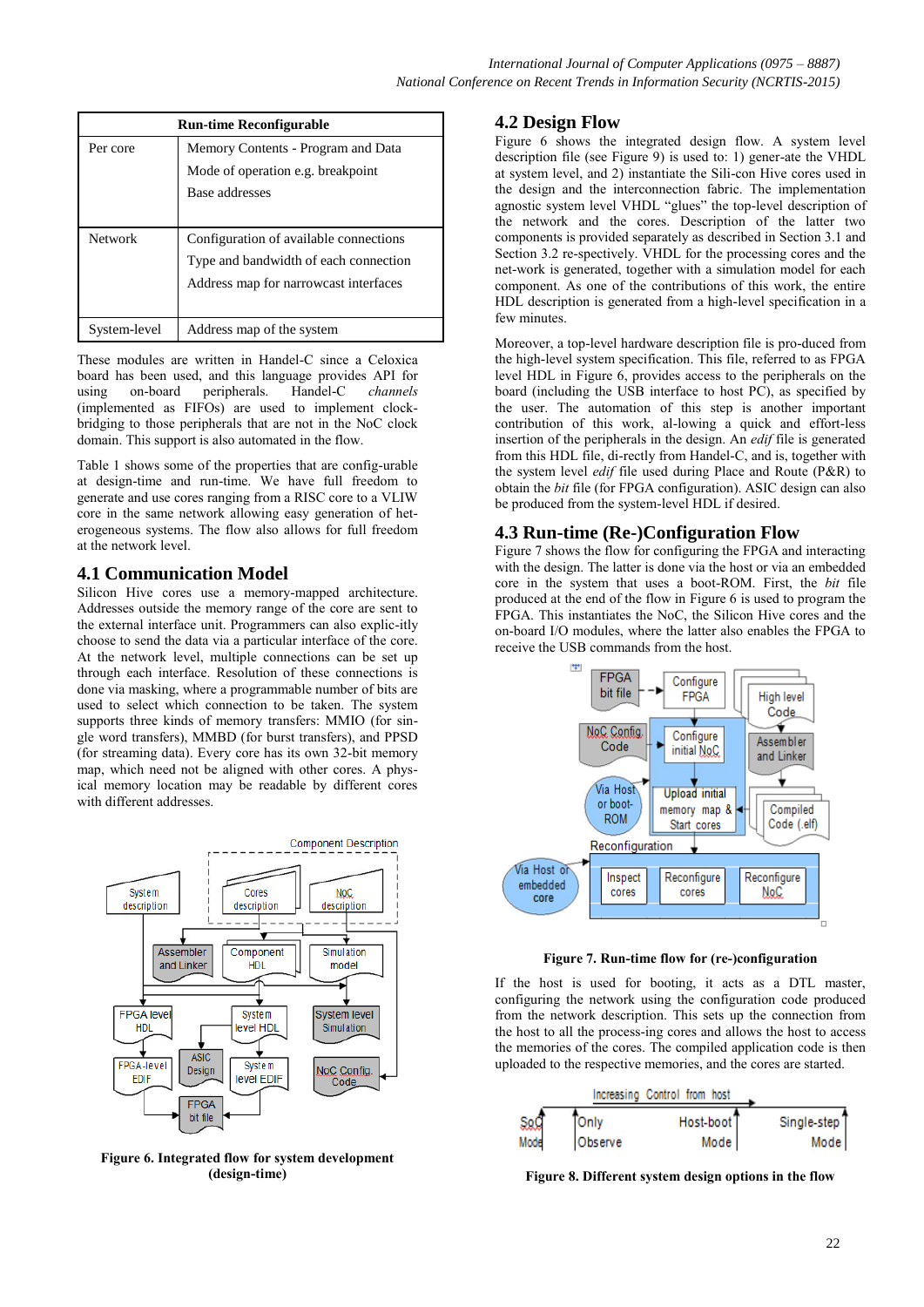Figure 8 shows how the flow allows one to generate designs with varying degree of control from the host. While on one hand, a complete standalone system is generated (defined as "SoC Mode", presented in Section 5.1), on the other, the entire system is operated in a "Single-step Mode" via the host. The second case-study presented in Section 5.2 uses the host to boot, run and reconfigure the system (defined as "Host-boot Mode" in Fig. 8). It is also possible to generate a design in which the host only observes the state of the system for debugging purpose.

In "Host-boot Mode", the host appears as two DTL mas-ter ports from the network side (configuration and the data port), and hence, all the memories in the system are easily read and written from the host. The cores can be inspected and reconfigured at run-time as desired. The same holds for the network as well. This allows the user to change the application running in the system. Since the status and control registers of the core are also visible to the host, they can be modified in order to start/stop the core. Network connections can also be torn-down or set up at run-time. The narrowcast address map may also be reconfigured at runtime. This implies that the data meant for one slave port can be easily redirected to another, without modifying the application code. Similar behavior is achieved by changing the base addresses in the cores. In "SoC Mode", the above functionalities are achieved through the embedded core for (re-)configuration, instead of the host.

### **5. CASE STUDIES**

The design flow presented above has been used to gen-erate many architectures. We present here two case studies that demonstrate the ease of using the flow. In both cases the design was synthesized for a Xilinx Virtex-II 6000-FF1152 and verified on a Celoxica board RC300E [2]. This FPGA has 33,792 slices and 144 block RAMs of 18 kbits each. The board itself has 4 SRAM memory banks of 8 MB each, providing a total of 32 MB. It also has two ethernet ports, two DVI I/Os, two S-Video I/Os, AC'97 compatible audio I/O and an on-board LCD screen among others peripherals.

### **5.1 SoC Mode Design**

This case study employs a simple design with three cores, a single router and two NIs. The cores used in this exercise were customized for 4 issue slots, 32-bit data path, with one master and slave port for communication. The size of memory for data and program was set to 16KB and 32KB respectively. This design is an example of the left end of the spectrum in Figure 8 ("SoC Mode"). and uses an embedded core for booting and system configuration. Two other cores are used for processing. For sake of simplicity, the same type of core was used for both configuration and processing. The network flit clock is set to 240 ns using a native flit size of three words and 32-bit data width, delivering a raw bandwidth of 50 MB/s.

A simple producer-consumer application was written on each processing core to test for functional correctness. Connections were therefore, set up from the master port of each processing core to the slave port of the other one, resulting in two connections. The bandwidth for each of these connections is set to 2.5 MB/s and both have GT traffic.

This design uses 65% of entire FPGA area in terms of slices. Each processor takes 20%, while the network uses 5%. A total of 77 block RAMs are used. The design is optimized for area and tested at 12.5 MHz. The bandwidth achieved is 2.5 MB/s per connection, as desired.

### **5.2 Host-Boot Mode Design**

The second example has an architecture similar to the one shown in Figure 5, and is designed in "Host-boot mode". In this design there are three processing cores, a shared memory of 24 MB (3 banks), an audio output, and a video output (1 bank as frame buffer). The processing cores used in the design are customized with 1 logic slot, 1 DSP slot, 1 DTL master interface and 1 DTL slave interface. The size of memory for data and program is set to 16KB and 32KB respectively. The screen on the board is accessed as a 16-bit frame-buffer and uses one bank of SRAM on the board. Each pixel is represented in RGB format using 5 bits each for red and blue, and 6 bits for green. The audio output port is configured for a sample rate of 48 KHz.

Figure 9 shows a snippet of the system specification file. As seen, the specification step is very simple and fast. It takes us only a few minutes to specify system-architecture.

| System NoC_IOs |       |                                                 |
|----------------|-------|-------------------------------------------------|
| ſ              |       |                                                 |
| node           |       | $core1$ (noc.ni1.pi);                           |
| node           |       | $core2$ (noc.ni2.pi);                           |
| node           |       | $core3$ (noc.ni3.pi);                           |
| node           |       | extmem (noc.ni4 $\_$ 0.pi);                     |
| node           |       | video $(noc.ni4_1.pi)$ ;                        |
| node           |       | audio (noc.ni4 $2$ .pi);                        |
| node           | host: |                                                 |
|                |       | naturals non (host afor host dat rough ni cough |

network noc (host.cfg, host.dat, core1.pi, core2.pi, core3.pi);

};

{

|  | Figure 9. System specification example (excerpt) |  |  |
|--|--------------------------------------------------|--|--|
|  |                                                  |  |  |

|  | Table 2. Network connections in "Host-boot mode" case |  |  |
|--|-------------------------------------------------------|--|--|
|  | study                                                 |  |  |

| <b>Masters</b> | <b>Slave Ports</b> |           |           |                        |       |       |
|----------------|--------------------|-----------|-----------|------------------------|-------|-------|
|                | Core 1             |           |           | Core2   Core3   Memory | Audio | Video |
| Host           | BE                 | BE        | BE        | BE                     | BE    | BE    |
| Core1          |                    | <b>GT</b> | <b>GT</b> | <b>GT</b>              |       |       |
|                |                    |           |           |                        |       |       |
| Core2          |                    |           | <b>GT</b> | <b>GT</b>              |       |       |
| Core3          |                    |           |           | <b>GT</b>              |       |       |

A number of different network topologies have been evaluated for the design, ranging from a three router ring network, a  $2 \times 2$ mesh, to a single-router network with five NIs. With all the onboard peripherals included (USB, video, audio), only the latter fits in the FPGA resources. The network runs with a flit clock of 120 ns, offering 100 MB/s of raw bandwidth. As mentioned in the run-time flow, the configuration of the network and the cores in this design is done via the host. Connections are set up as specified in Table 2. In total there are 6 GT connections of 8 MB/s each and 6 BE connections.